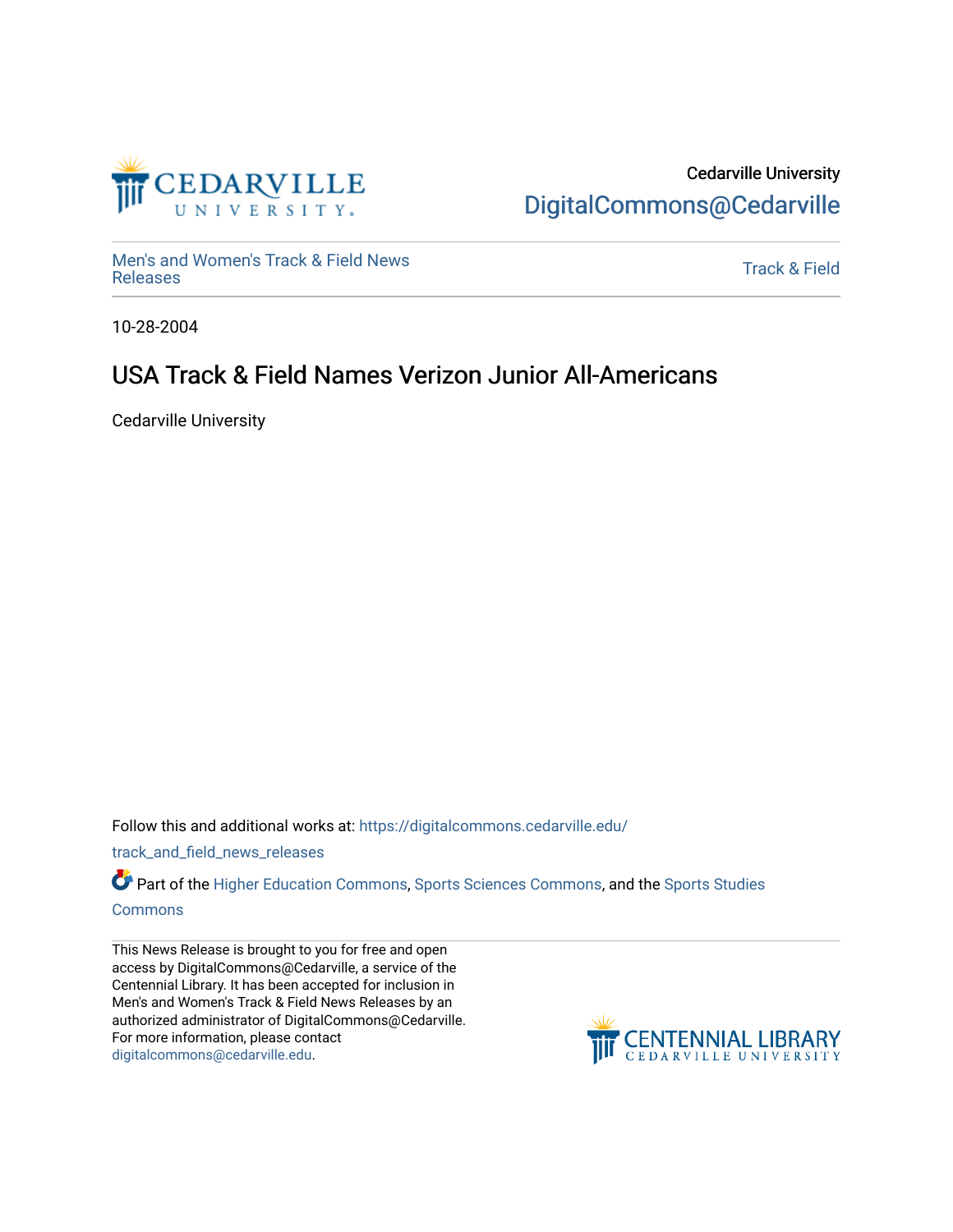

LEA Track & Field • The National Governing Body for Track & Field, Long Distance Running and Race Walking

-·-· ... -···- . .. - .. ·-

**President**<br>**Bill Roe** *Dee lensen**Darlene Hickman**Ed Koch**Craig Masback**Bill Roe* 

**Preaident Vice President Secretary 1Masurer CEO** 

October 25, 2004

Jason Scott 6441 Damson Dr. Clayton, OH 45315

Dear Jason:

## **CONGRATULATIONStU!**

USA Track & Field (USATF) is proud to present you with your Verinon Junior All-American certificates. You have earned one of the highest honors that an at lete can achieve by being named a Verizon Junior All-American. This honor is bestowed only on the top eight American athletes in each event at the USA Junior Outdoor Track & Field Championships.

Enclosed are the certificates - one for you, one for your school or club, and one for your coach - to recognize your achievement.

We have also enclosed a press release and the names of all athletes earning this achievement for your local newspaper. Please forward any questions regarding the press release or requests for additional information to Melvin Jackson, II of the USATF Nedia Department at 317 ~261-04 78. ext. 322. ·

Again, congratulations on achieving this high standard in your athletic career and we look forward to seeing you compete *in* future USATF competitions. '  $\|$ 

Warm Regards,

j

Craig A. Mashack CEO



USA Track & Field • The National Governing Body for Track & Field, Long Distance Renning and Race Walking **President** Vice President Socretary **Trasurer** CEO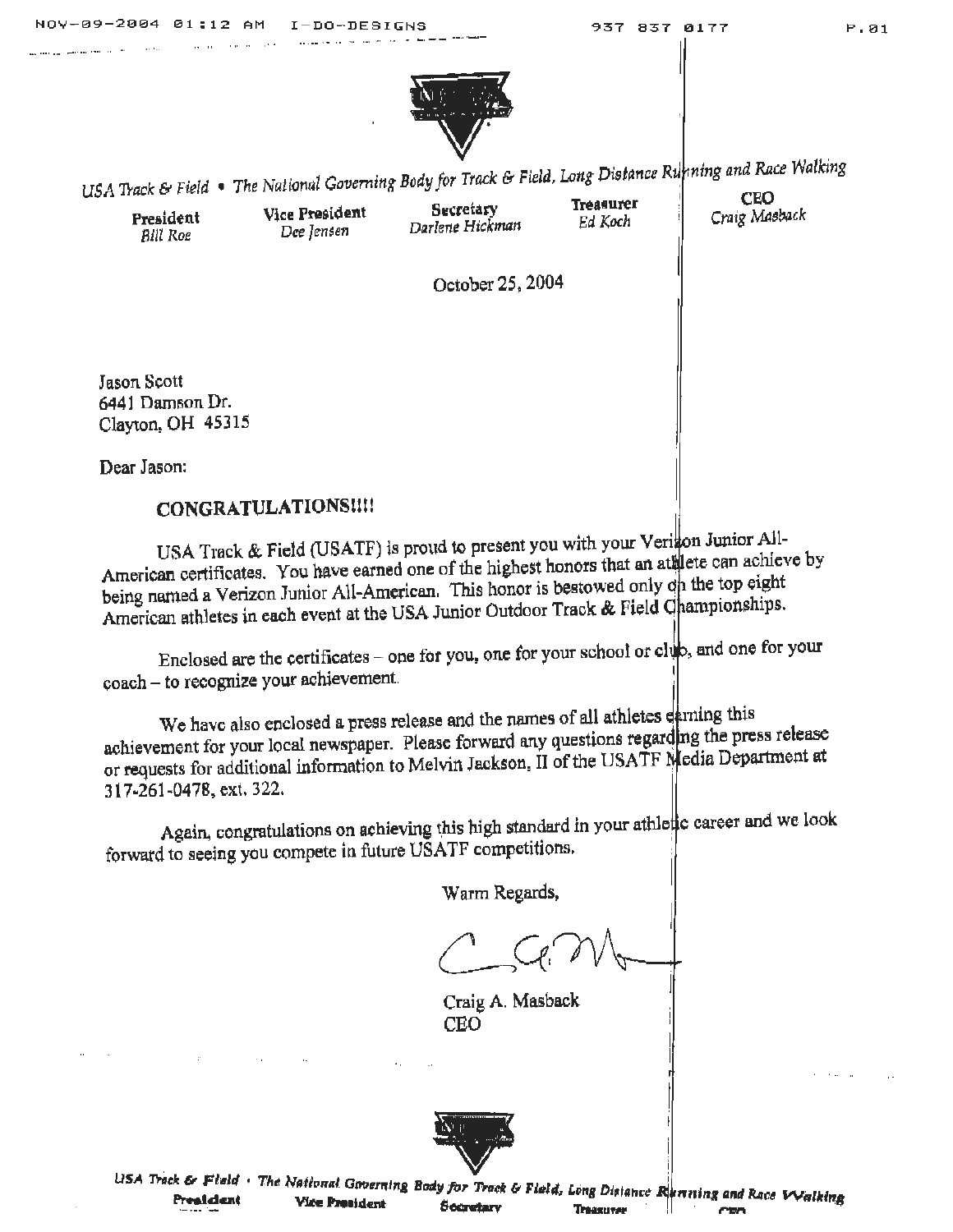

USA Track & Field . The National Governing Body for Track & Field, Long Distance Running and Race V Valking CEO Vice President **Secretary** Treasurer President Craig Mashack Ed Koch Dee Iennen Darlene Hitkman **Bill Roe** 

Contact: Contact: Melvin Jackson II, Communications Coordinator Melvin.Jackson@usatf.org 317-261-0478 x 322; http://www.usaff.org

FOR IMMEDIATE RELEASE Friday, October 29, 2004

## **USA Track & Field names Verizon Junior All-Americans**

INDIANAPOLIS- Nearly 300 Junior athletes from 42 different states and the District of Columbia have been named 2004 Verizon Junior All-Americans by USA Track & Field.

To achieve the rank of Verizon All-American, 287 athletes finished in the top eight places at the 2004 USA Junior Outdoor Track & Field Championships June 25-27 in College Station, Texas. The meet was part of USATF's Verizon Youth Series, and competitors were required to be U.S. citizens and to be no older than 19-years-old during the 2004 calendar year.

The top two athletes in each event at the USA Junior Outdoor Championships qualified for the 2004 IAAF World Junior Championships July 13-18, 2004 in Grosseto, Italy. Team USA won 19 medals at the championships, including 13 Gold, three Silver and three Bronze to turn in the secondbest total for the USA in Championships history, only exceeded by the 2002 team.

LaShawn Merritt and Brittany Daniels took the spotlight at the USA Juntior championships for their achievements and were named Verizon Male & Female Outstanding Athletes of the Meet. The 17-year-old Merritt, of Portsmouth, Va., won both the 200m (20.72) and 400rm (46.80) national titles in College Station. Later in the outdoor season, he won gold in the men's 400th (45.25 seconds), 4x100m relay (38.66) and 4x400m relay (3:01.09) at the IAAF World Junior Championships, where the relay times were world junior records.

Brittany Daniels a native of Tracy, Calif., set a new American junior mark in the women's triple jump in College Station. She leaped 13.71 meters/44 feet, 11.75 inches in winning the women's triple jump bettering the American junior record of 13.58m/44-6.75 set in 1985 by Wendy Brown of Southern California.

For a complete listing of Verizon All-Americans, visit the USATF Web site, www.usatf.org

\*\*\*